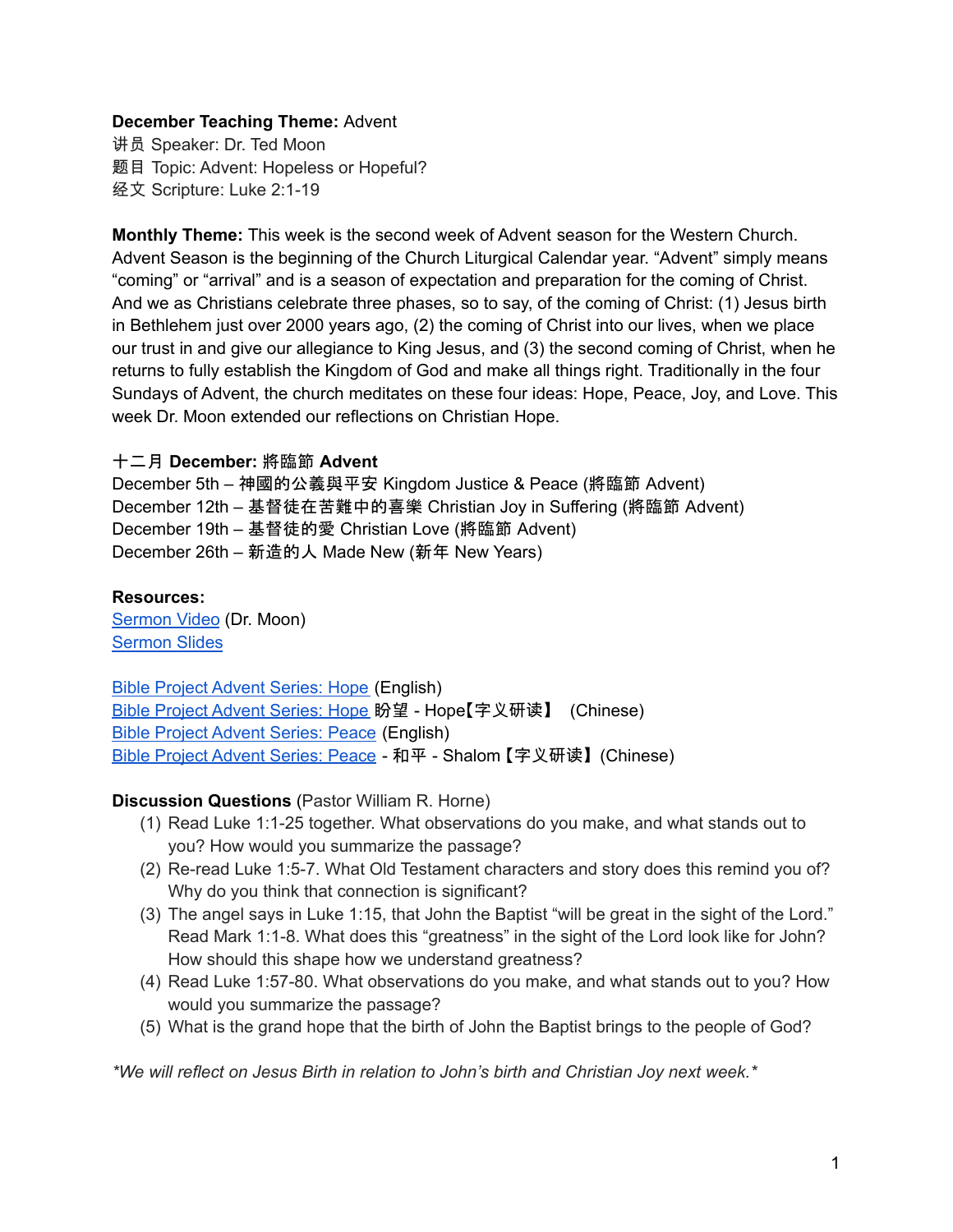## **Important Notes** (Pastor William R. Horne)**:**

Note on Q1: Do not miss the significance of Luke 1:5. Luke wants to make sure you do not mistake this narrative as some mythical story, but an actual event that has historical context - "in the time of Herod king of Judea…."

Here is a helpful quote from Dr. Justo L. González on Luke's telling of the Gospel: "Much more commonly, many—perhaps even the majority in many traditionally Christian nations and cultures—would reduce the significance of Jesus to his teachings. For such persons, to be a Christian is to follow the teachings of Jesus, teachings that are often watered down and turned into generally accepted principles for social life within the existing values of the culture. In contrast to such views, Luke's book is not primarily about the teachings of Jesus, but about the story of Jesus. The teachings of Jesus are important, not simply because they make sense or are useful, but rather because they are his teachings. At the very center of Luke's understanding of the gospel stands this historical figure, this man of flesh and blood, whose life is part of history and yet has marked all of history."

Notes on Q2: Luke frames the story in a way that shows the clear bridge between the story of Israel in the Hebrew Scriptures (Old Testament) and the Gospel story about Jesus. The Hebrew Scriptures contain a repeated theme of barren women being used to give birth to significant characters in God's grand story - none more important than Abraham and Sarah, the patriarch and matriarch of the people of Israel. **Read Genesis 18:1-15.** The similarities in the account will become evident. We see similar stories of barren women among other matriarchs like Rebekah, Rachel, and Hannah. How Luke tells this story makes it clear that Jesus is himself a part of this story and history. "That Jesus is born of the sterile woman par excellence—a virgin—makes him the fulfillment of the entire history of Israel." (González, J. L.) The birth of John the Baptist leading to Jesus signifies a climax in the story of God's people. God is bringing about something new, grounded in the long history of his faithful to the people of old.

Notes on Q3: Here are a couple of interesting quotes from Church Fathers on the nature of John the Baptist coming:

"He emerged from the desert clothes in a strange garment, refusing all ordinary social intercourse. He did not even share their common food. For it is written from childhood John was in the desert until the day of his public appearance to Israel. Indeed his clothing was made of camel's hair! His food locust and wild honey!… it is understandable that they should have been alarmed when they saw a man with the hair of a Nazarite of God, and the divine face, suddenly appearing in the lonely wilderness dressed in bizarre clothing, after preaching to them, dispersed again into the wilderness, without eating or drinking or mingling with the people. Must they not have suspected he was a little more than human? How could a human being go without food? And so they understood him to be a divine messenger, very angel foretold by the prophet." -Eusebius of Caesarea *Proof of the Gospel 9.5*

"He fed on locusts to make his soul grow wings. Sated with honey, the words he spoke were sweeter than honey and of more profit. Clothed in a garment of camel's hair, he exemplified in his own person a holy life. ... For every snake puts off its signs of age by pushing through some